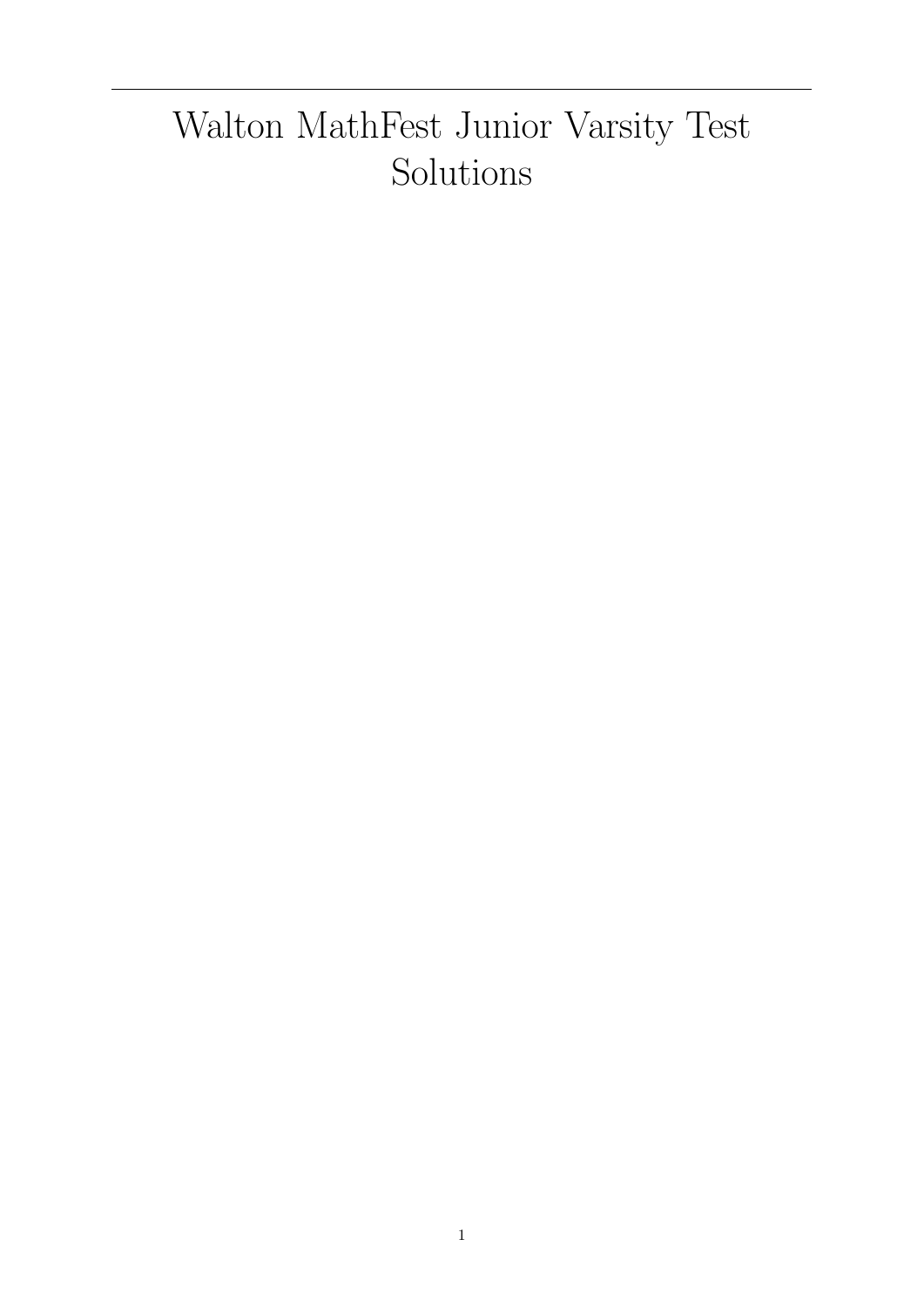## Solutions

1. The value of the expression

$$
\frac{8^0 + 8^1}{8^{\frac{1}{3}} + 8^{\frac{4}{3}}}
$$

can be written as the simplified fraction  $\frac{a}{b}$ . Find  $a + b$ .

Directly compute the values to simplify the sum to

$$
\frac{1+8}{2+16} = \frac{1}{2} \rightarrow \boxed{3.}
$$

2. Devon has the list of numbers:

$$
n-1, n, n+1, n+2, n+3, n+4, n+5
$$

for some value of  $n$  such that the median of these numbers is 3. What is the mean of these numbers? The median is 3 which implies that  $n+2=3 \implies n=1$ . We now know that the numbers are  $0,1,\ldots,6$ , and the average of these is  $\boxed{3}$ .

3. If a regular hexagon has a perimeter of 36, the area of the hexagon can be expressed as  $a$ √ b, for positive integers a, b such that the radical is simplified. Find  $a + b$ .

Recall that the area of an equilateral triangle with sidelength  $s$  is

$$
A = \frac{s^2 \sqrt{3}}{2}.
$$

The hexagon consists of six equilateral triangles with sidelength 6, and so the area is

$$
6 \cdot \frac{36\sqrt{3}}{4} = 54\sqrt{3} \rightarrow \boxed{57.}
$$

4. In how many different ways can the letters of the word WALTON be arranged?

The number of permutations for 6 letters is simply  $6! = 720$ .

5. Sally has an average of 82 over 5 math tests. What score does Sally need on her next math test to have an average of 85?

The sum of the scores of Sally's tests is currently  $82 \cdot 5 = 410$  and she needs this sum to be  $85 \cdot 6 = 510$  in order to have an 85 average over 6 tests. We see that  $510 - 410 = |100$ .

6. What is the fewest number of lines of symmetry a triangle can have?

We consider a scalene triangle. The answer is  $\vert 0$ .

7. Sabrina adds three numbers in an arithmetic sequence and gets 12. What was the middle number in this sequence?

Let the three numbers be  $a, a + d, a + 2d$ . We are trying to find  $a + d$ . We know that

 $a + a + d + a + 2d = 3a + 3d = 3(a + d) = 12 \implies a + d = 4.$ 

8. A fair coin is flipped 6 times. The probability that the coin lands heads 5 times, and tails 1 time can be expressed as  $\frac{a}{b}$  where a, b are relatively prime positive integers (i.e. the fraction is simplified as much as possible). Find  $a + b$ .

If the coin lands tails first, and heads the rest of the flips, the probability of this happening is  $\frac{1}{2^6} = \frac{1}{64}$ . However, the coin can land tails on any of the 6 flips, so we multiply by 6 to get  $\frac{6}{64} = \frac{3}{32} \rightarrow \boxed{35.}$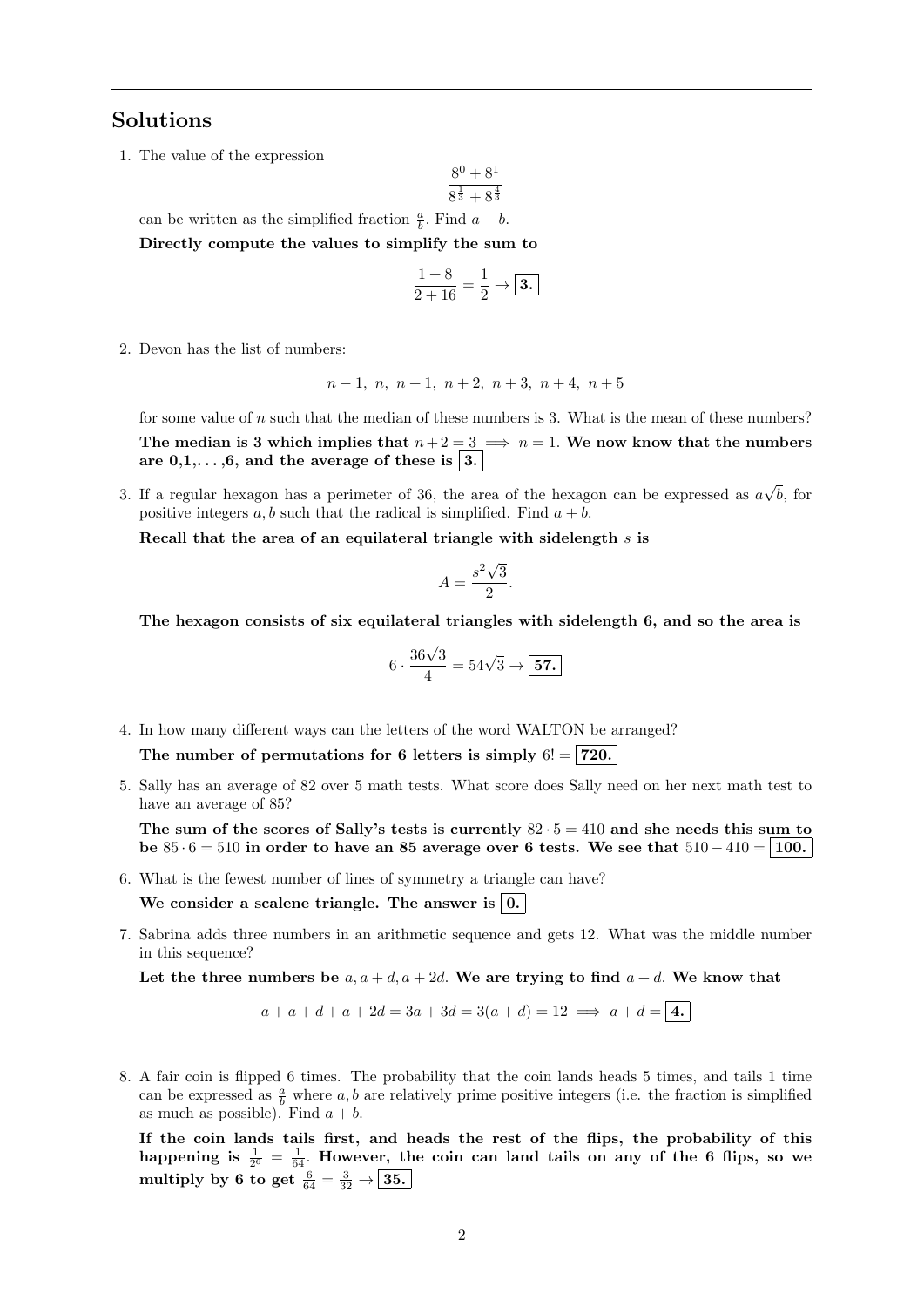9. What is the smallest positive integer  $n$  such that

$$
\frac{121}{12n+4}
$$

is reducible?

Notice that  $121 = 11^2$ . We see that the fraction is reducible if and only if  $12n + 4$  is divisible by 11. We see that

$$
12n + 4 \equiv n + 4 \equiv 0 \pmod{11}
$$

when  $n = 7$ .

10. Louis defines an operation  $\star$  such that  $m \star n = mn + m + n + 1$ . Find

$$
\frac{44 \times 23}{8 \times 5}.
$$

Computing the value directly is an option, but we can also notice that  $m \star n = (m+1)(n+1)$ and so

$$
\frac{44 \times 23}{8 \times 5} = \frac{45 \cdot 24}{9 \cdot 6} = 5 \cdot 4 = \boxed{20.}
$$

11. Let n be a positive integer such that the sum of the first n consecutive odd integers is 900. Find the value of n.

Note that  $1 = 1^2, 1 + 3 = 2^2, 1 + 3 + 5 = 3^2$ , and so on, so our answer is  $\boxed{30}$  because the first *n* consecutive odd integers sum to  $n^2$ . One can prove this using the arithmetic sum formula or by constructing a square with new terms adding a new layer to the square.

12. The value of the product

$$
\frac{1}{3} \times \frac{2}{4} \times \frac{3}{5} \times \dots \times \frac{29}{31}
$$

can be expressed as  $\frac{a}{b}$  where a and b are relatively prime positive integers. Find  $a + b$ .

Listing out a couple terms, we see that every term in the numerator and denominator cancel out, except for a 2 in the numerator and a  $30.31$  in the denominator. We compute

$$
\frac{2}{30 \cdot 31} = \frac{1}{465} \rightarrow \boxed{466.}
$$

13. A three-digit positive integer  $\overline{3MN}$ , where M and N represent the tens and ones digit respectively, has the property that it is evenly divisible by 12, and  $M + N$  is also evenly divisible by 12. Find the maximum possible value of  $10 \cdot M + N$ .

Listing out the multiples of 12 between 300 and 399, we see that we are only restricted to

$$
300, 312, 324, 336, 348, 360, 372, 384, 396.
$$

Note that both 348 and 384 satisfy the condition but the  $10 \cdot M + N$  value is maximized with 384 and so our answer is  $|84|$ .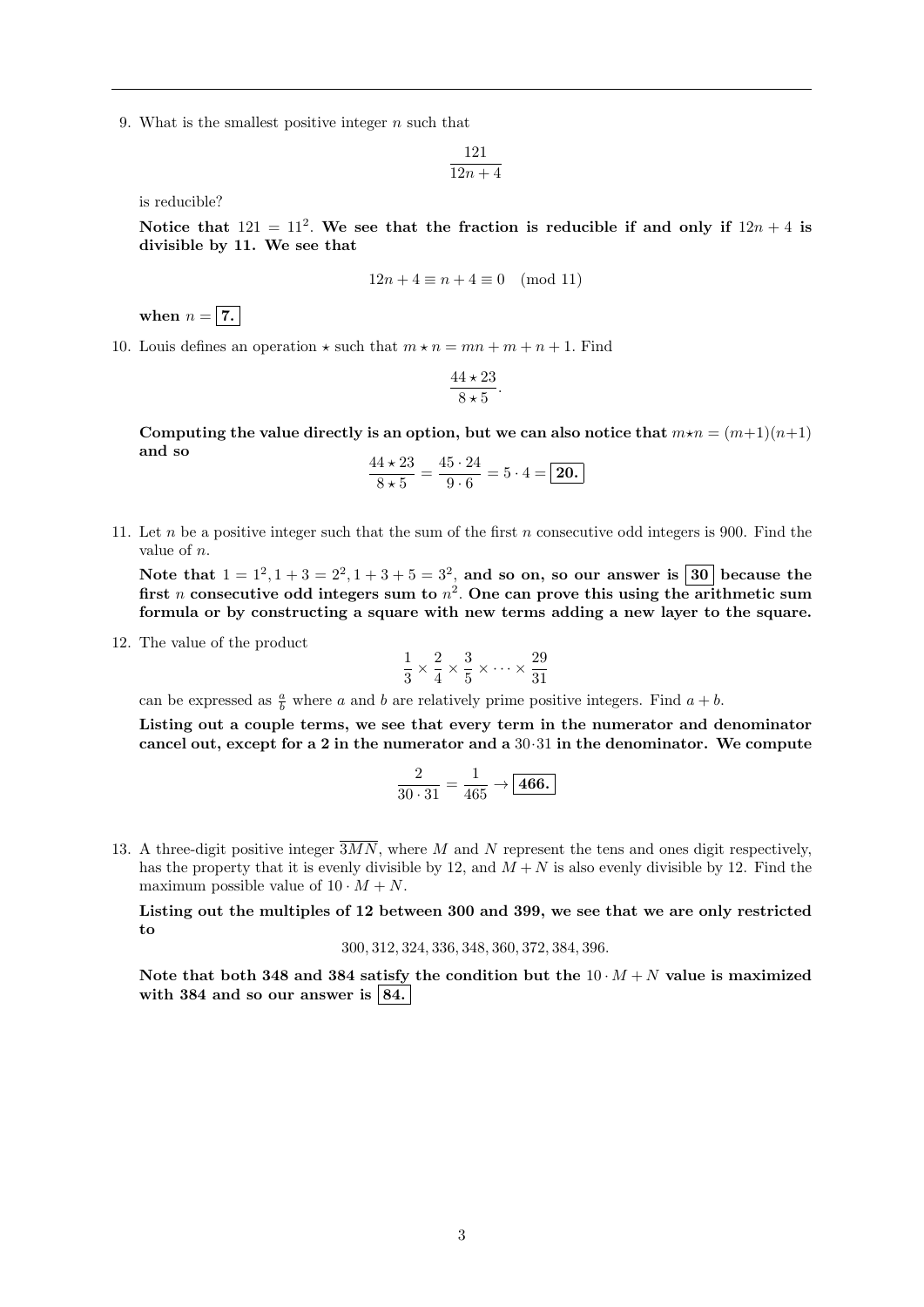14. In the figure below, the circle has a radius of 1. The length of the arc  $EF$  is  $\frac{\pi}{3}$ , and  $DB = 16$ . The length of segment BC can be written as  $a\sqrt{b}$  where all radicals are simplified. Find  $a + b$ .



Because arc  $EF = \frac{\pi}{3}$  and the radius of the circle is 1, we know that  $\angle EBF = \frac{\pi}{6} = 30^{\circ}$  and so BCD is a  $30^{\circ} - 60^{\circ} - 90^{\circ}$  triangle. If  $DB = 16$ , then  $DC = \frac{DB}{2} = 8$  and  $BC = DC\sqrt{3} = \frac{1}{2}$  $8\sqrt{3} \rightarrow 11.$ 

15. Four circles and one line are drawn in a plane. What is the maximum number of points that are the intersection of two or more figures?

The number of intersections between circles are maximized when each circle intersects any other circle two times. Two circles can intersect at 2 points. Three circles can intersect at 6 points. Four circles can intersect at 12. A line can intersect each of the four circles at most two times, and so our answer is  $12 + 4 \cdot 2 = |20|$ .

16. Lily has to divide 12 books into boxes that hold 3 books each. If the boxes are indistinguishable, what is the remainder when the amount of ways the books can be distributed is divided by 10? The value is

$$
\binom{12}{3}\binom{9}{3}\binom{6}{3}\binom{3}{3}.
$$

We could compute this, but notice that 10 is a factor of  $\binom{12}{3}$  and so the units digit will be  $\vert 0. \vert$ 

17. Jacob, Sam, and Dave are each given one positive integer. If Jacob was given a number that is equal to 19 plus the sum of the number of Sam and Dave and the square of Jacob's number is equal to 703 plus the square of the sum of Sam's and Dave's numbers, what is the total sum of numbers of Jacob, Sam, and Dave?

Let j, s, d represent Jacob, Sam, and Dave's numbers respectively. Let  $k = s + d$  and we see that

$$
j = k + 19
$$
  

$$
j^2 = k^2 + 703.
$$

Squaring the first expression and solving the system of equations we see that  $k = 9$  and  $j = 28$ . We now know that

$$
j + k = j + (s + d) = 28 + 9 = |37.|
$$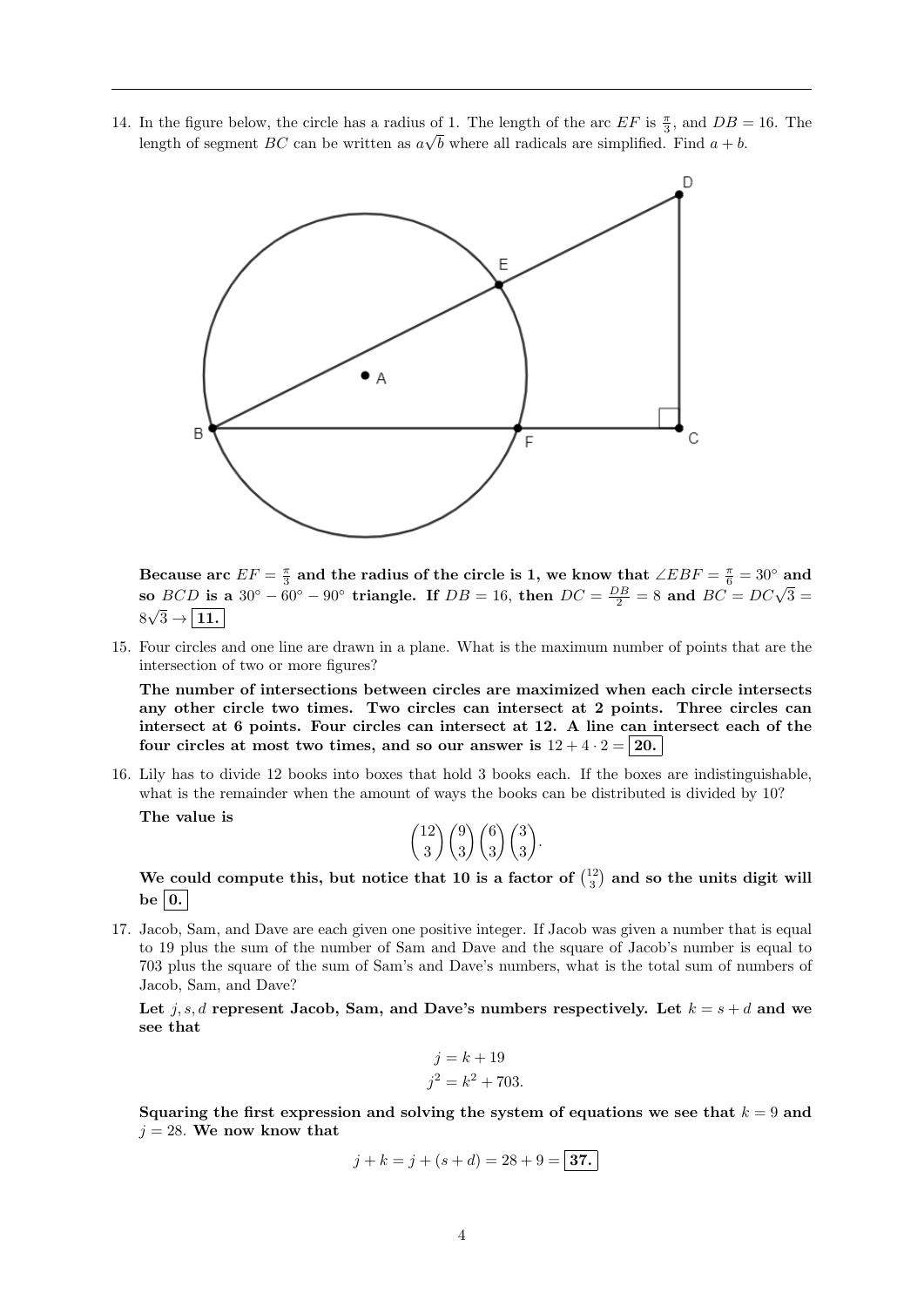18. Tim walks around 2 concentric circles at a constant speed of x. The distance between the outer circle and the inner circle is 5 meters. It takes Tim 10 more seconds to walk around the outer circle than the time to walk around the inner circle. Find the integer that is closest to  $10x$  when x is expressed in meters per second.



Without loss of generality, we can assume that the inner circle has radius 1 and so the outer circle has radius 6. The inner circle has a diameter of 2 and a circumference of  $2\pi$  and the outer circle has a diameter of 12 and a circumference of  $12\pi$ . It takes Tim 10 more seconds to walk a distance that differs by  $10\pi$  and so his speed in meters per second is  $\pi$ . We know that

$$
10\pi \approx 10(3.14) \approx \mathbf{31.}
$$

19. Luis is attempting to find the last 2 digits of  $7<sup>49</sup>$ . What is the sum of these digits?

We use Chinese Remainder Theorem after computing that

$$
7^{49} \equiv (-1)^{49} \equiv 3 \pmod{4}
$$

and

$$
7^{49} \equiv 7 \cdot (49)^{24} \equiv 7 \cdot (-1)^{24} \equiv 7 \pmod{25}
$$
.

The only number less than 100 that satisfies these modulos is 07 so  $7 + 0 = 7$ .

20. A circle  $\omega$  has two chords AB and CD which intersect at E. Given that  $DC = 8$  and  $AE = 3$ , and the measure of  $CE$  is an integer, find the sum of all possible integer values of  $BE$ .

Let  $x = DE$ . Using power of a point, we know that

$$
(x)(8-x) = (3)(CE) \implies CE = \frac{x(8-x)}{3}.
$$

Because CE is an integer,  $x(8-x)$  has to be divisible by 3, and this is true when  $x \in \{2,3,5,6\}$ . Testing each of these values we see that CE can equal 4 and 5, so our answer is  $4+5=\boxed{9}$ 

21. Let 
$$
f(0) = 0, f(1) = 1
$$
, and

$$
f(n) = f(n-1) - f(n-2)
$$

for all integers  $n \geq 2$ . Find the value of

$$
f(0) + f(1) + f(2) + \ldots + f(602).
$$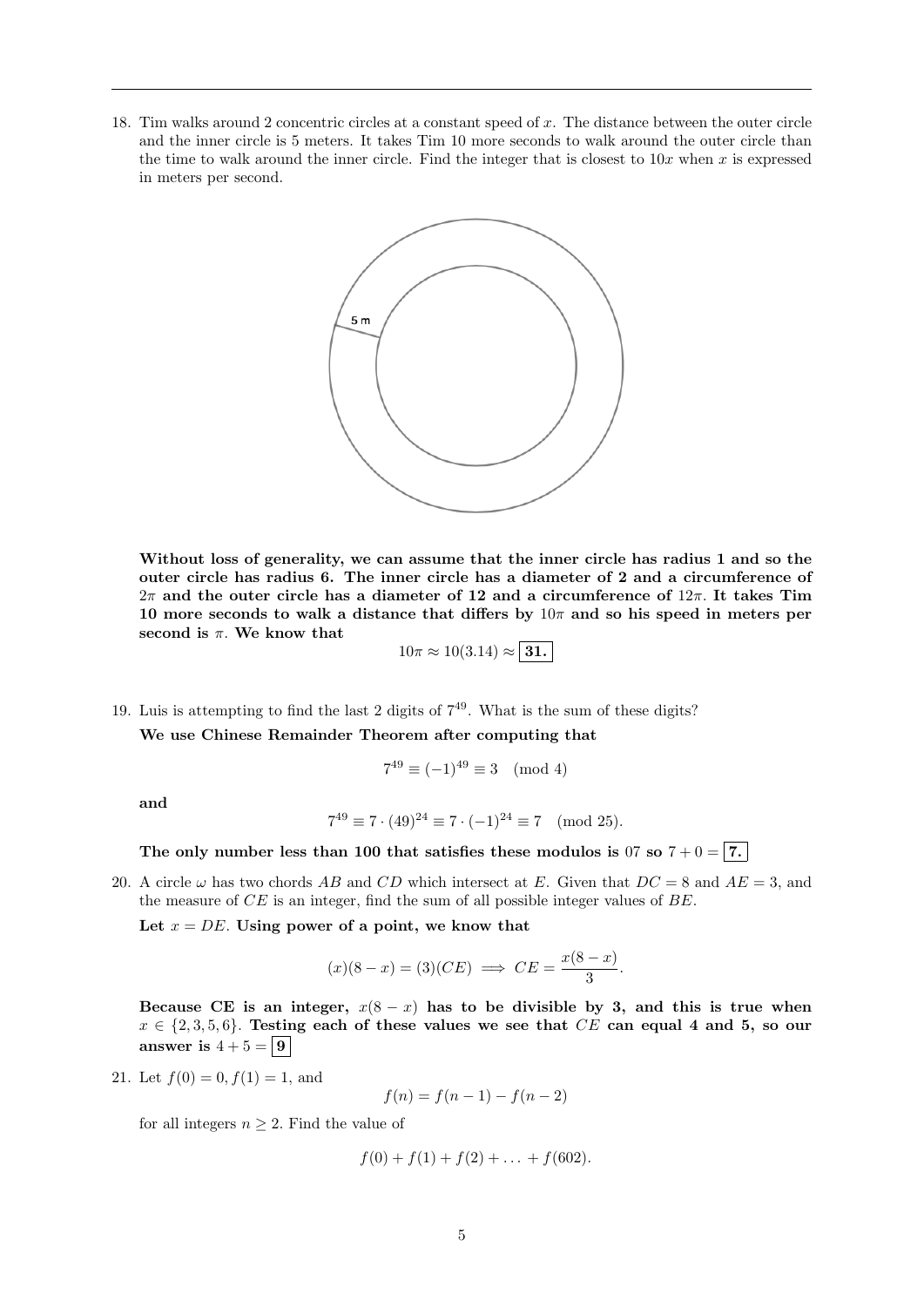Writing out a couple values of the function,

$$
[0, 1, 1, 0, -1, -1], [0, 1, 1, 0, -1, -1] \dots
$$

we see that the function is periodic with period 6. Every 6 terms grouped in that manner sum to 0. Each group begins with a value of  $f(n)$  such that n is divisible by 6. Our summation simplifies to

$$
f(600) + f(601) + f(602) = 0 + 1 + 1 = 2.
$$

22. Luis is also challenged with finding the number of 0's at the end of 49! (also known as the number of trailing zeros). What is this number?

The number of factors of 10 in the number is equivalent to the number of trailing zeros. The number of factors of 10 is minimum of the number of factors of 5 and the number of factors of 2. We see that there are obviously fewer factors of 5 and so we compute

$$
\lfloor \frac{49}{5} \rfloor + \lfloor \frac{49}{25} \rfloor = 9 + 1 = \boxed{10.}
$$

23. Jim and Alice play a game. They draw an equilateral triangle of side length 6 and then inscribe a circle inside of it. They then take turns attempting to get a ball to stop in the circle. Assuming the ball's movement is random, what is the probability that Jim fails and then Alice succeeds? The answer can be written in the form √

$$
\pi\left(\frac{a\sqrt{b}-\pi}{c}\right)
$$

where all fractions and radicals are simplified as much as possible. Find  $a + b + c$ . √

The area of the circle is  $3\pi$ . The area of the triangle is 9 3. The probability is thus

$$
\frac{3\pi}{9\sqrt{3}} \cdot \frac{9\sqrt{3} - 3\pi}{9\sqrt{3}} = \pi \left(\frac{3\sqrt{3} - \pi}{27}\right) \to 3 + 3 + 27 = \boxed{33.}
$$

24. Circles with radius 2 are placed as shown in the figure below. The circles are each tangent to 2 other circles. The area of the shaded region can be expressed as  $a\pi + b\sqrt{c}$  where  $a, b, c$  are positive integers and the radical is simplified. Find  $a + b + c$ .

Notice that the shaded region consists of a hexagon with sidelength 4, and the sum of the circular sectors is 4 circles with radius 2. The area is thus

$$
6 \cdot \frac{16\sqrt{3}}{4} + 4(2)^2 \pi = 16 + 24\sqrt{3} \rightarrow \boxed{43.}
$$